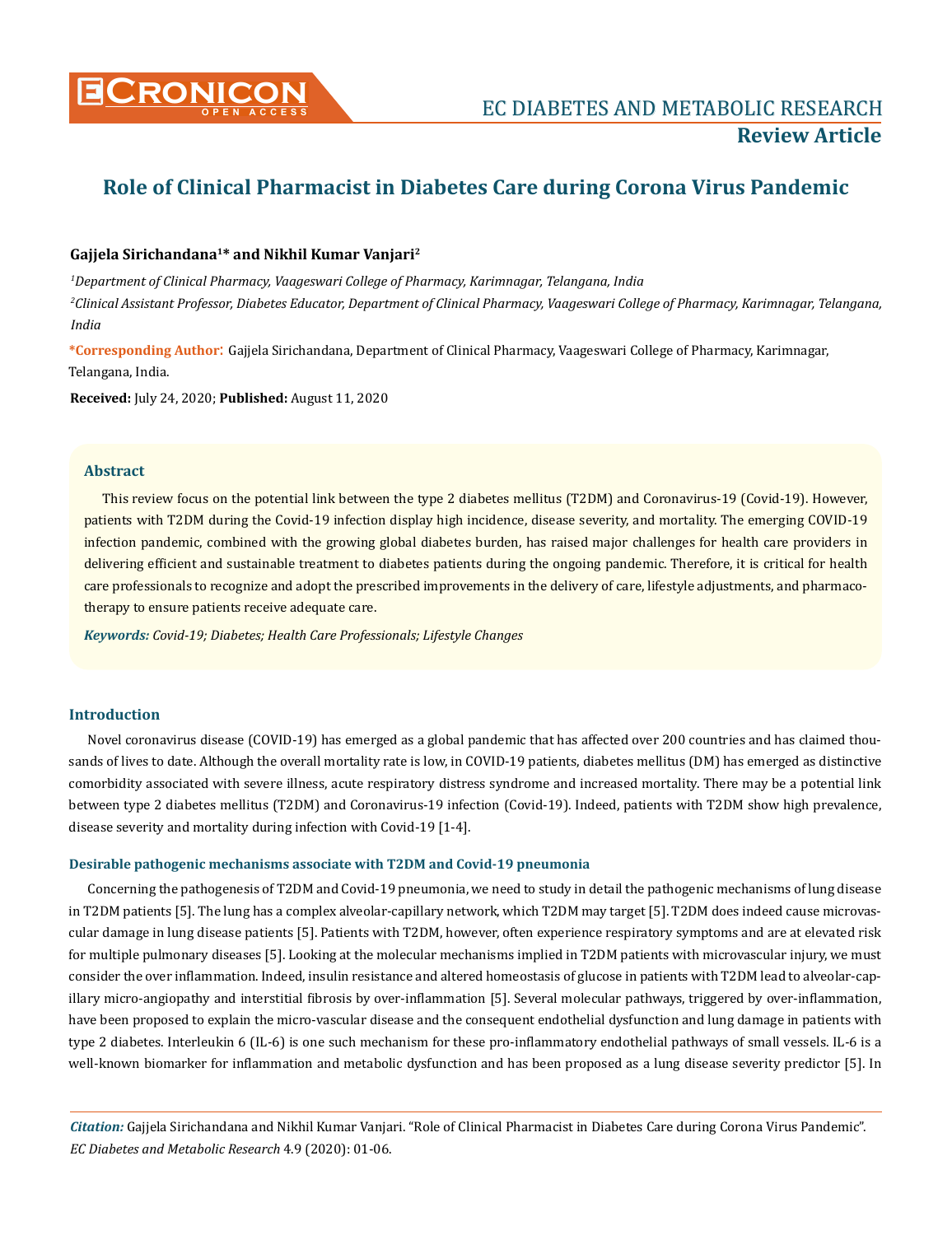02

particular, T2DM patients present with substantially higher plasma levels of IL-6 compared to non-T2DM patients [6,7] followed by a rise in other pro-inflammatory cytokines, such as interleukin 18 (IL-18) [6] and metalloproteinase 12 (MMP-12) [7]. To date, the chronic and systemic inflammation in T2DM patients is associated with abnormal clot formation [6]. Indeed, as compared to healthy samples, the coagulation profiles of T2DM samples are substantially more hyper-coagulable [6]. Thus, deregulated inflammatory circulating molecules in patients with T2DM may partly be responsible for a hypercoagulable condition and vascular dysfunction [6]. Intriguingly, the higher levels of interleukins and MMP-12 in T2DM patients are connected independently to many structural and functional indicators of preclinical cardiovascular organ damage [7]. In addition, targeting IL-6, a key molecule in the inflammatory cytokine network, maybe a novel therapeutic strategy for the syndrome of COVID-19-induced cytokine release [8]. Indeed, IL-6 could be expressed differently in ICU versus non-ICU patients, and IL-6 blockade biological agents could be evaluated for risk stratification and therapeutic impact monitoring [8]. Notably, Covid-19 pneumonia progression may cause thromboembolic events and decrease lung functionality [1-4]. All of these events are seen mainly in T2DM patients and are symptoms of microvascular endothelial dysfunction and damage [5]. To date, these effects may cause restrictive and obstructive impairment of the lung function in patients with T2DM, including reduction of forced expiratory volume in 1 s, forced vital capacity, lung diffusing capacity, and lung elastic recoil [5]. Therefore, it seems natural to speculate that this pathogenic disorder may explain the increasing pattern of cases, hospitalization, and mortality in Covid-19 infection patients with T2DM [1-4].

#### **Challenges to diabetes self-management during the COVID-19 pandemic**

Recent research from China during the COVID-19 pandemic found that elderly subjects with type 2 diabetes mellitus reported a decline in glycaemic regulation expressed as higher fasting blood glucose [9]. The impact of social distancing, quarantine, and lockdown on lifestyles would likely have led to worsening control of glucose. First, lockdown and social distancing meant for community containment would have restricted the people with DM's physical activities. Second, the restriction of food supplies during lockdown would have forced people with DM to adjust their food supplies. Dietary patterns formerly related to strong glycaemic regulation. Thirdly, it would have been difficult to procure anti-diabetic drugs and glucose strips in the midst of the continuing restrictions. Finally, patients with diabetes mellitus may not have been able to visit their physicians for regular follow-up clinics; thus, it would not have been possible to fine-tune anti-diabetic drugs.

### **Impact of Covid-19 on psychological health of the people with diabetes**

 The COVID-19 pandemic has negatively impacted people's psychological well-being across the globe. The intense fear of contracting the virus unknowingly, the uncertainty of being shut out. The psychological health of the people is dramatically impaired inside the rooms and not being able to reach their nearest and precious ones. In addition, the abrupt and almost endless influx of news stories about an Outbreaks can cause people to feel worried [10] contributed to chronic hyperglycaemia (and possibly regular episodes of hypoglycaemia) Individuals with diabetes mellitus appear to have varying degrees of negative feelings, such as depression and anxiety [11,12], which will obviously get worse during an outbreak. In effect, unhealthy emotions will impair glycaemic regulation among people with diabetes in the midst of the COVID-19 pandemics [13,14]. Similar will be the case of Indian people with DM. Therefore, optimal diabetes treatment can only be accomplished in the midst of the current pandemic by implementing a comprehensive approach to diabetes self-management practices that include a multidisciplinary team of general practitioners, endocrinologists, diabetes educators, nutritionists, ophthalmologists, podiatrists, and psychiatrists. Above all in this didactic approach to diabetes self-care, patients with diabetes will play a major role. Here, we analysed the self-care activities of diabetes that can be followed by patients and supported by doctors in the midst of the current pandemic.

### **Support of clinical pharmacists to the people with diabetes during covid-19 pandemic Medication adherence**

Pharmacy practitioners are crucial in planning for an appropriate response to the COVID-19 pandemic [15]. The following advice that helps pharmacists provide successful treatment to diabetes patients during and after the COVID-19 period:

*Citation:* Gajjela Sirichandana and Nikhil Kumar Vanjari. "Role of Clinical Pharmacist in Diabetes Care during Corona Virus Pandemic". *EC Diabetes and Metabolic Research* 4.9 (2020): 01-06.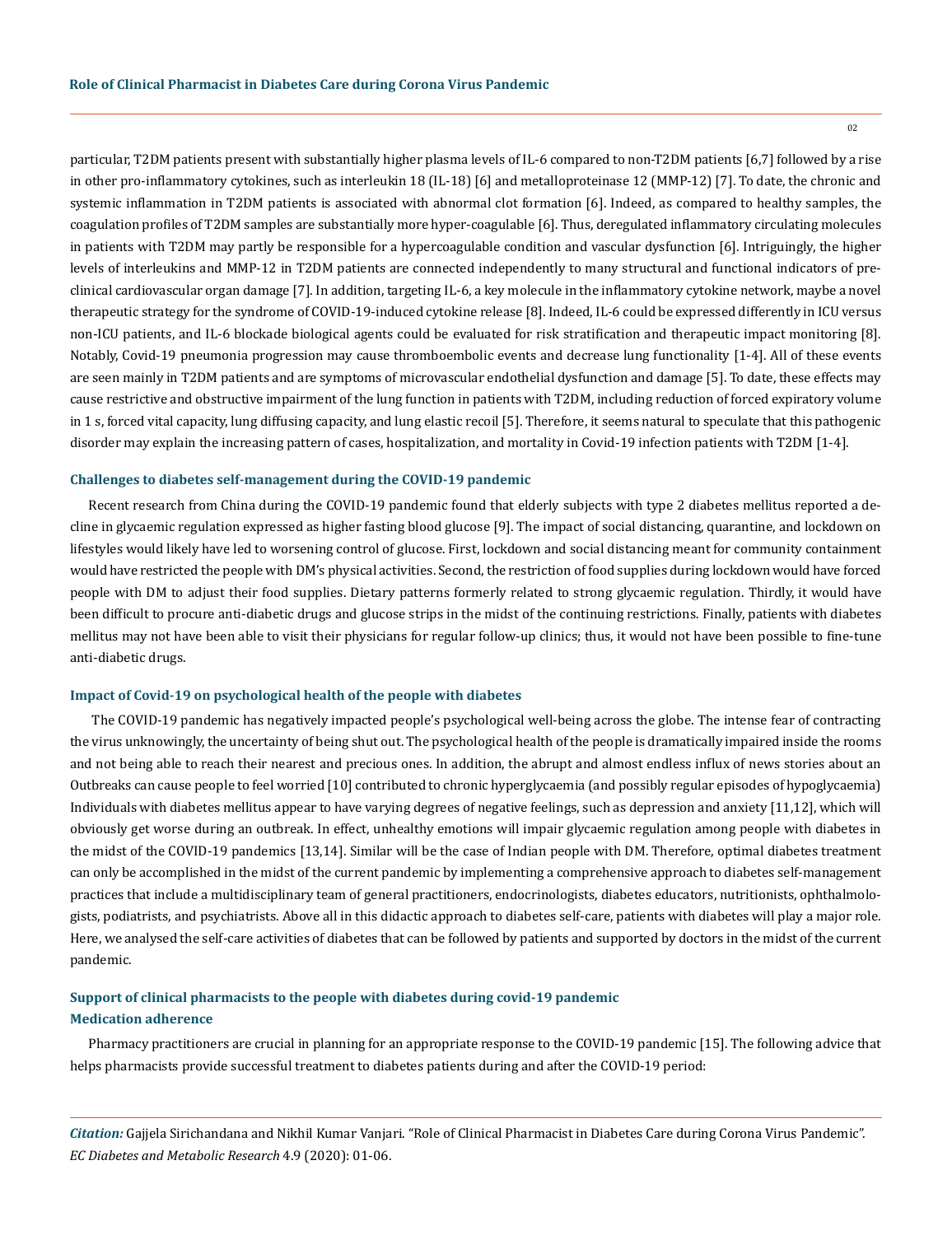- **• Suitable medical supply:** Pharmacists need to work proactively to ensure that their patients receive sufficient and safe supplies of medicines [16]. Accordingly, pharmacy departments are required to expand the reach of remote mobile services, drive-through services, and home delivery services to reduce patients' need for regular pharmacy visits [17]. Therefore, maximizing the supply of medicinal products is important for pharmacists to reduce the amount of surplus medicinal products that may unnecessarily compromise drug storage and potentially affect the quality of drug use [18].
- **• Tele pharmacy guidance and supervision:** In the age of general face-to-face contact constraints, it will be admirable for pharmacists to demonstrate their empathy, concern, and ability to remotely assist patients with questions related to their medicine. Tele pharmacy is the remote delivery of pharmacy services by trained pharmacy staff, as established by the American Society of Hospital Pharmacists (ASHP) [19]. Being one of the most available members of the health care team, remote consultation programs are projected to be greatly extended in pharmacy settings. Since there is evidence to support the use of technology-based approaches to facilitate diabetes self-management, new models of remote value-added services in diabetes care will be increasingly needed [20]. As such, the expanded implementation of technology solutions will be anticipated to include a way to ensure successful patient monitoring systems.
- **• Integrating new findings into clinical practice:** The current pandemic has resulted in the introduction of emerging and rapidly changing evidence relating to COVID-19 and its control. Many potential therapies are currently being tested for their potential effectiveness against the virus, with the introduction of many more expected. In addition, a number of medications that were previously deemed successful with positive results were found unsuccessful following the completion of new trials [21]. Consequently, healthcare practitioners, including pharmacists, are expected to determine, track, and incorporate the revised information immediately into their patient-related treatment.
- **• Support services in clinical pharmacy:** Research shows that the role of pharmacists in diabetes care has had a positive impact on clinical and humanistic outcomes for patients [22]. However, pharmacists are expected to provide their patients with ongoing and extended assistance during the COVID-19 pandemic in order to ensure better adherence to diabetes pharmacotherapy in order to achieve better glycaemic containment [23].

### **Dietary advice**

Any dietary advice should start with determining an estimated daily total calorie intake that is needed. The total daily calorie intake expected of obese and non-obese patients in a sedentary lifestyle is 20 kcal/kg and the ideal body weight is 22 - 25 kcal/kg, respectively. An ordinary Indian as a clear example Ideally, 165 cm tall man would weigh 62 kg and need 1850 kcal to maintain a healthy weight on the assumption that he leads a sedentary lifestyle [24]:

- The daily consumption of carbohydrates should be approximately 50 60 percent of the total calorie intake; e.g. carbohydrates should be 225 - 270 g/day for an average Indian man living a sedentary lifestyle [24]. Complex carbohydrates should be preferred over refined carbohydrates and their products (for example, whole grain [roti] bread over white [maida] bread). Millets (bajra, ragi, jowar) may be taken for granted. Overall dietary fiber should be 25 - 40 g/day in daily diet. Whole grains, cereals, beans, fruits, and vegetables contain high dietary fibre. Strictly avoid the consumption of sugar-sweetened food products such as fruit juice, aerated drinks, and sugar syrups [26]. Fats should have a minimum intake of no more than 30 percent of total calorie/day and saturated fat (Vanaspati, dalda, ghee) [24]. Focus should be on low fat (double toned) milk. For cooking three teaspoons of oil, a day would preferably be used. Preferred cooking oil would be a combination of two or more vegetable oils (one of which is groundnut/sesame/rice bran/cottonseed/palm olein/olive oil and another mustard/canola/sunflower/safflower oil) [24].
- The consumption of protein in a typical Indian vegetarian diet should be  $1 g/kg/day$ , considering the consistency of the protein. Nonetheless, in those with diabetic nephropathy and macro albuminuria (0.8 g/kg/day) the protein intake needs to be reduced [27]. Recommended protein sources for a vegetarian would be corn, peas, and low-fat dairy products while egg white would be in

*Citation:* Gajjela Sirichandana and Nikhil Kumar Vanjari. "Role of Clinical Pharmacist in Diabetes Care during Corona Virus Pandemic". *EC Diabetes and Metabolic Research* 4.9 (2020): 01-06.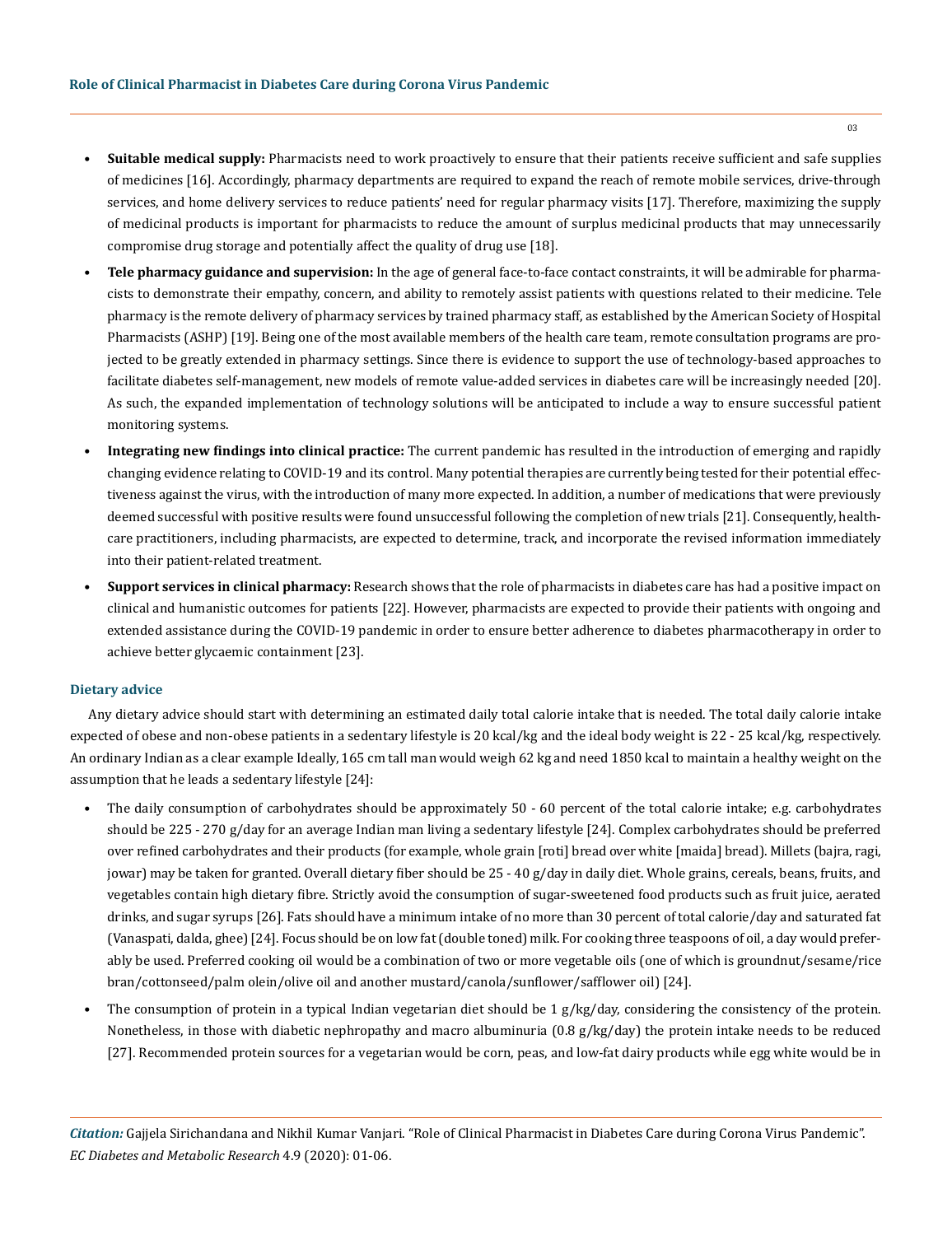a non-vegetarian and freshwater fish and lean poultry, if available. It is necessary to avoid red meat. Salt consumption should be less than 5g of sodium chloride/day and it should be avoided the age-old Indian tradition of adding extra salt at the dining table.

- The diabetes plate method is an easy but efficient way to provide a visual guide to the calorie portion in a food plate, keeping in mind the overall calorie intake/day and the Indian diet. Half the plate will consist of a curry of vegetables (e.g. cauliflower, brinjal, etc). The plates will consist of one fifth proteins in white dal/soya/egg type and fresh-ish/lean poultry, if available. The remaining quarter of the plate will consist of complex cereal carbohydrates (roti made of whole wheat/bajra/ragi, brown rice, etc).
- Indians' never-ending desire to drink tea (with added sugar) should be curbed (especially while at home). The intake of tea should be minimal, and no added sugar, too. Where available, artificial sweeteners may be used in moderation [24]. Similarly, the practice of eating snacks (like fritters) should be firmly discouraged at any time tea is taken.
- In addition, patients may benefit from maintaining daily touch with a nutritionist via online consultations. Telehealth Dietary interventions aimed at dietary habits have been shown to increase dietary consistency, consumption of fruits and vegetables, and dietary intake of sodium [28].
- It is necessary to avoid the unhealthy habits of smoking, drinking, and betel chewing.

### **Physical activity**

Physical exercise is a part of daily exercise Self-care for diabetes; however, lockdown will restrict outdoor treatment Physical activities of DM-persons. So, they should inform yourself about alternative physical activity services can be conducted within safe domestic confines:

- A minimum of 60 minutes of physical exercise/day will be ideal could be divided into aerobics, work-related activities, and musculoskeletal activity [25].
- At least moderate-intensity physical exercise the goal will be 30 min./day. This could include breakthrough Walking (to the degree with which a person finds himself Difficult but not impossible to speak) at the rooftop or on the lawn. If Treadmills available could be used. Other aerobic remedies Activities such as stop-over jogging, stationary riding and we should turn to gardening. Total Aerobic Period The operation may be accumulated in limited intervals of 10 - 15 minutes, twice a day, or three days.
- Physical exercise in relation to function, such as ascending stairs, Household duties, will be around 15 minutes a day. Last but not least, 15 min/day can be used to improve the muscle Activities that may require workouts on body weight (Such as push-ups, squats, sit-ups, crunches, and forward pushes, Flexes) and exercise of resistance in lightweight lifting form. In the absence of accessories for home fitness, quickly Household things available, such as seals half-filled with water or you could also use small bags packed with items.
- Joint stability and relaxation exercises such as yoga may be a part of a plan.

Intensity and kind of physical activity should be adapted to the skill and fitness level of a person. In patients with coexisting cardiac failure and a history of hypoglycaemia, caution should be practiced. Doctors may help patients choose the form and quality of physical activity and direct them by sharing Preview video exercises and reinforce the need to stay physically involved at every online contact.

### **Conclusion**

Patients with diabetes mellitus may not have been able to visit their physicians for regular follow-up clinics; thus, it would not have been possible to fine-tune anti-diabetic drugs. Covid-19 impact on the dietary pattern, mental health of diabetes individuals to tackle all these negative outcomes. Pharmacists can effectively contribute to the overall optimization of diabetes care through safe and optimized medication supply, tele pharmacy counselling about diet and physical activity, remote monitoring, and provision of clinical pharmaco-

*Citation:* Gajjela Sirichandana and Nikhil Kumar Vanjari. "Role of Clinical Pharmacist in Diabetes Care during Corona Virus Pandemic". *EC Diabetes and Metabolic Research* 4.9 (2020): 01-06.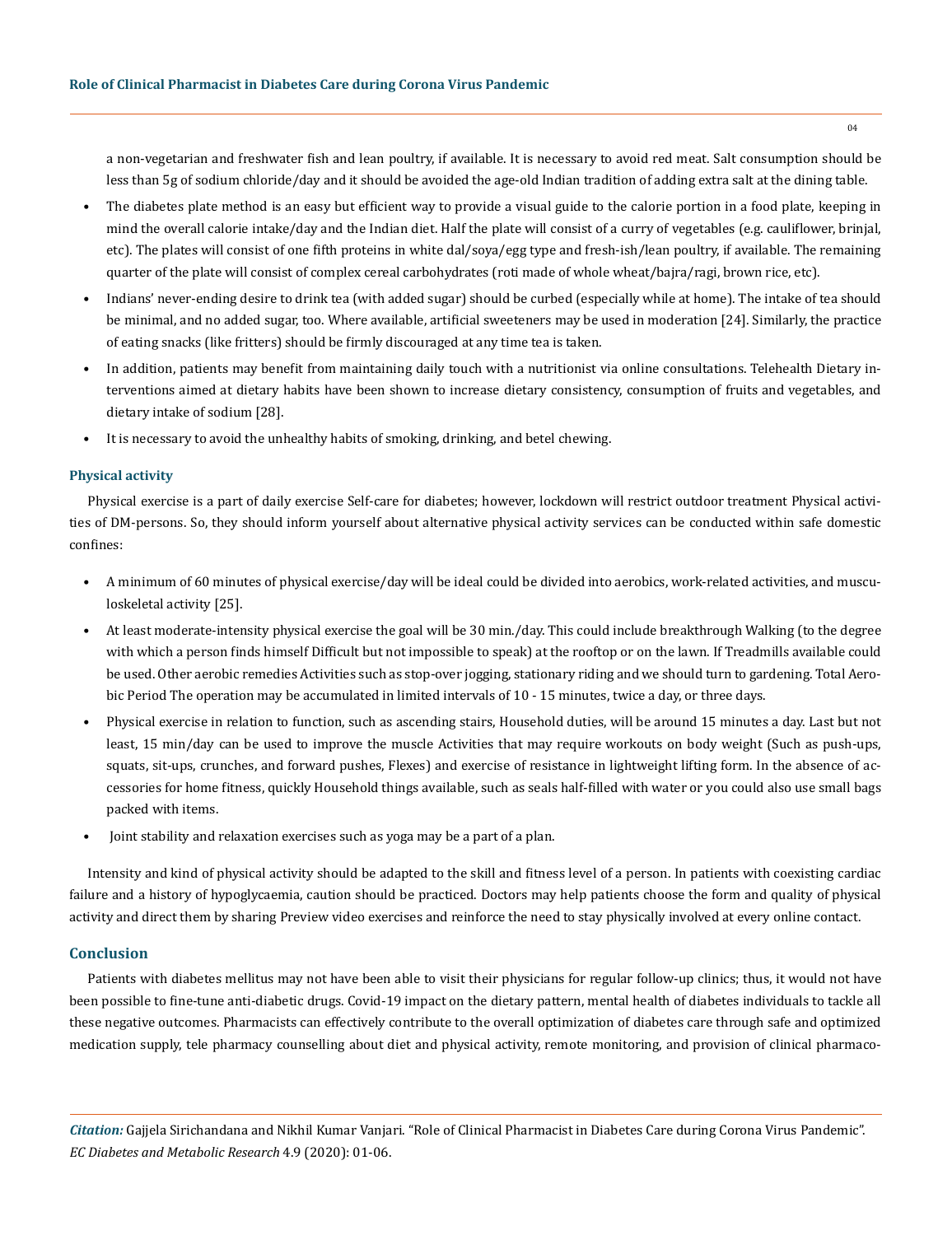therapy services. Support of general physicians, endocrinologists, diabetes educators, nutritionists, ophthalmologists, podiatrists, and psychiatrists is essential in diabetes care amid the ongoing COVID-19 pandemic.

### **Bibliography**

- 1. Guan WJ., *et al.* ["Clinical characteristics of coronavirus disease 2019 in China".](https://www.nejm.org/doi/full/10.1056/NEJMoa2002032) *The New England Journal of Medicine* (2020).
- 2. Wang W., *et al.* ["Detection of SARS-CoV-2 in different types of clinical specimens".](https://jamanetwork.com/journals/jama/fullarticle/2762997) *The Journal of the American Medical Association*  [\(2020\).](https://jamanetwork.com/journals/jama/fullarticle/2762997)
- 3. Huang C., *et al.* ["Clinical features of patients infected with 2019 novel coronavirus in Wuhan, China".](https://www.thelancet.com/journals/lancet/article/PIIS0140-6736(20)30183-5/fulltext) *Lancet* 395.10223 (2020): 497- [506.](https://www.thelancet.com/journals/lancet/article/PIIS0140-6736(20)30183-5/fulltext)
- 4. Young BE., *et al.* ["Epidemiologic features and clinical course of patients infected with SARS-CoV-2 in Singapore".](https://pubmed.ncbi.nlm.nih.gov/32125362/) *The Journal of the [American Medical Association](https://pubmed.ncbi.nlm.nih.gov/32125362/)* 323.15 (2020): 1488-1494.
- 5. Khateeb J., *et al.* ["Diabetes and lung disease: an underestimated relationship".](https://pubmed.ncbi.nlm.nih.gov/30489598/) *The Review of Diabetic Studies* 15 (2019): 1-15.
- 6. Randeria SN., *et al.* ["Inflammatory cytokines in type 2 diabetes mellitus as facilitators of hypercoagulation and abnormal clot forma](https://cardiab.biomedcentral.com/articles/10.1186/s12933-019-0870-9)tion". *[Cardiovascular Diabetology](https://cardiab.biomedcentral.com/articles/10.1186/s12933-019-0870-9)* 18.1 (2019): 72.
- 7. Kozakova M., *et al.* ["Cardiovascular organ damage in type 2 diabetes mellitus: the role of lipids and inflammation".](https://www.researchgate.net/publication/333010211_Cardiovascular_organ_damage_in_type_2_diabetes_mellitus_The_role_of_lipids_and_inflammation) *Cardiovascular Diabetology* [18.1 \(2019\): 61.](https://www.researchgate.net/publication/333010211_Cardiovascular_organ_damage_in_type_2_diabetes_mellitus_The_role_of_lipids_and_inflammation)
- 8. Liu B., *et al.* ["Can we use interleukin-6 \(IL-6\) blockade for coronavirus disease 2019 \(COVID-19\)-induced cytokine release syndrome](https://pubmed.ncbi.nlm.nih.gov/32291137/) (CRS)?" *[Journal of Autoimmunity](https://pubmed.ncbi.nlm.nih.gov/32291137/)* (2020).
- 9. Xue T., et al. "Blood glucose levels in elderly subjects with type 2 diabetes during COVID-19 outbreak: a retrospective study in a single center". *Endocrinology* (2020).
- 10. [Mental health and psychosocial considerations during the COVID-19 outbreak \(2020\).](https://www.who.int/docs/default-source/coronaviruse/mental-health-considerations.pdf?sfvrsn=6d3578af_2)
- 11. [Roy T and Lloyd CE. "Epidemiology of depression and diabetes: a systematic review".](https://pubmed.ncbi.nlm.nih.gov/23062861/) *Journal of Affective Disorders* 142 (2012): S8e21.
- 12. Raval A., *et al.* ["Prevalence and determinants of depression in type 2 diabetes patients in a tertiary care centre".](https://pubmed.ncbi.nlm.nih.gov/20716820/) *Indian Journal of Medical Research* [132 \(2010\): 195e200.](https://pubmed.ncbi.nlm.nih.gov/20716820/)
- 13. Yang Y., *et al.* ["Facing the COVID-19 outbreak: what should we know and what could we do?"](https://onlinelibrary.wiley.com/doi/full/10.1002/jmv.25720) *Journal of Medical Virology* (2020).
- 14. [American Diabetes Association. 5. Facilitating behavior change and well-being to improve health outcomes: Standards of medical](https://care.diabetesjournals.org/content/diacare/43/Supplement_1/S48.full.pdf) [Care in diabetesd2020".](https://care.diabetesjournals.org/content/diacare/43/Supplement_1/S48.full.pdf) *Diabetes Care* 43 (2020): S48e65.
- 15. Arain S., *et al.* ["COVID-19 pandemic: Response plan by the Johns Hopkins Aramco Healthcare inpatient pharmacy department".](https://www.sciencedirect.com/science/article/pii/S1551741120305374) *Re[search in Social and Administrative Pharmacy](https://www.sciencedirect.com/science/article/pii/S1551741120305374)* (2020).
- 16. Zheng S qian., *et al.* ["Recommendations and guidance for providing pharmaceutical care services during COVID-19 pandemic: A China](https://www.ncbi.nlm.nih.gov/pmc/articles/PMC7102520/) perspective". *[Research in Social and Administrative Pharmacy](https://www.ncbi.nlm.nih.gov/pmc/articles/PMC7102520/)* 49 (2020): 0-1.
- 17. [Pharmaceutical Services Programme M of HM. COVID-19 Infographic | Pharmaceutical Services Programme \(2020\).](https://www.pharmacy.gov.my/v2/en/covid-19)

*Citation:* Gajjela Sirichandana and Nikhil Kumar Vanjari. "Role of Clinical Pharmacist in Diabetes Care during Corona Virus Pandemic". *EC Diabetes and Metabolic Research* 4.9 (2020): 01-06.